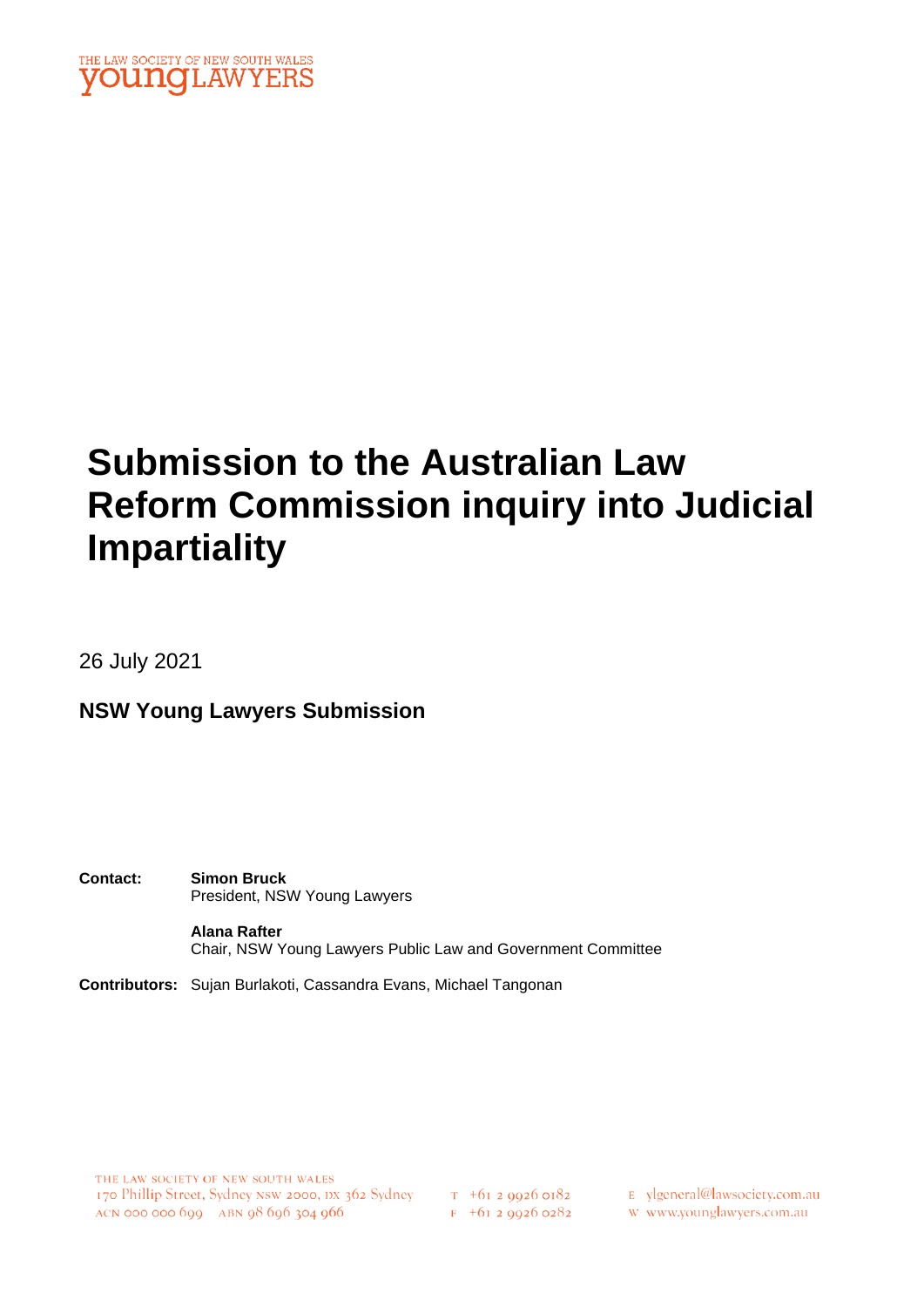**The NSW Young Lawyers Public Law and Government Committee ('the Committee') make the following submission in response to the Australian Law Reform Commission Consultation Paper in the Judicial Impartiality Inquiry.**

### **NSW Young Lawyers**

NSW Young Lawyers is a division of The Law Society of New South Wales. NSW Young Lawyers supports practitioners in their professional and career development in numerous ways, including by encouraging active participation in its 16 separate committees, each dedicated to particular areas of practice. Membership is automatic for all NSW lawyers (solicitors and barristers) under 36 years and/or in their first five years of practice, as well as law students. NSW Young Lawyers currently has over 15,000 members.

The NSW Young Lawyers Public Law and Government Committee comprises over 1,000 members who include a range of practicing lawyers from the public and private sectors, barristers and law students. The Public Law and Government Committee aims to educate members of the legal profession, and the wider community, about developments in public law and to provide a social environment for young lawyers to develop their skills. The Public Law and Government Committee's areas of interest include, but are not limited to, administrative and constitutional law and the work of government lawyers.

 $T$  +61 2 9926 0182  $F$  +61 2 9926 0282 E ylgeneral@lawsociety.com.au

w www.younglawyers.com.au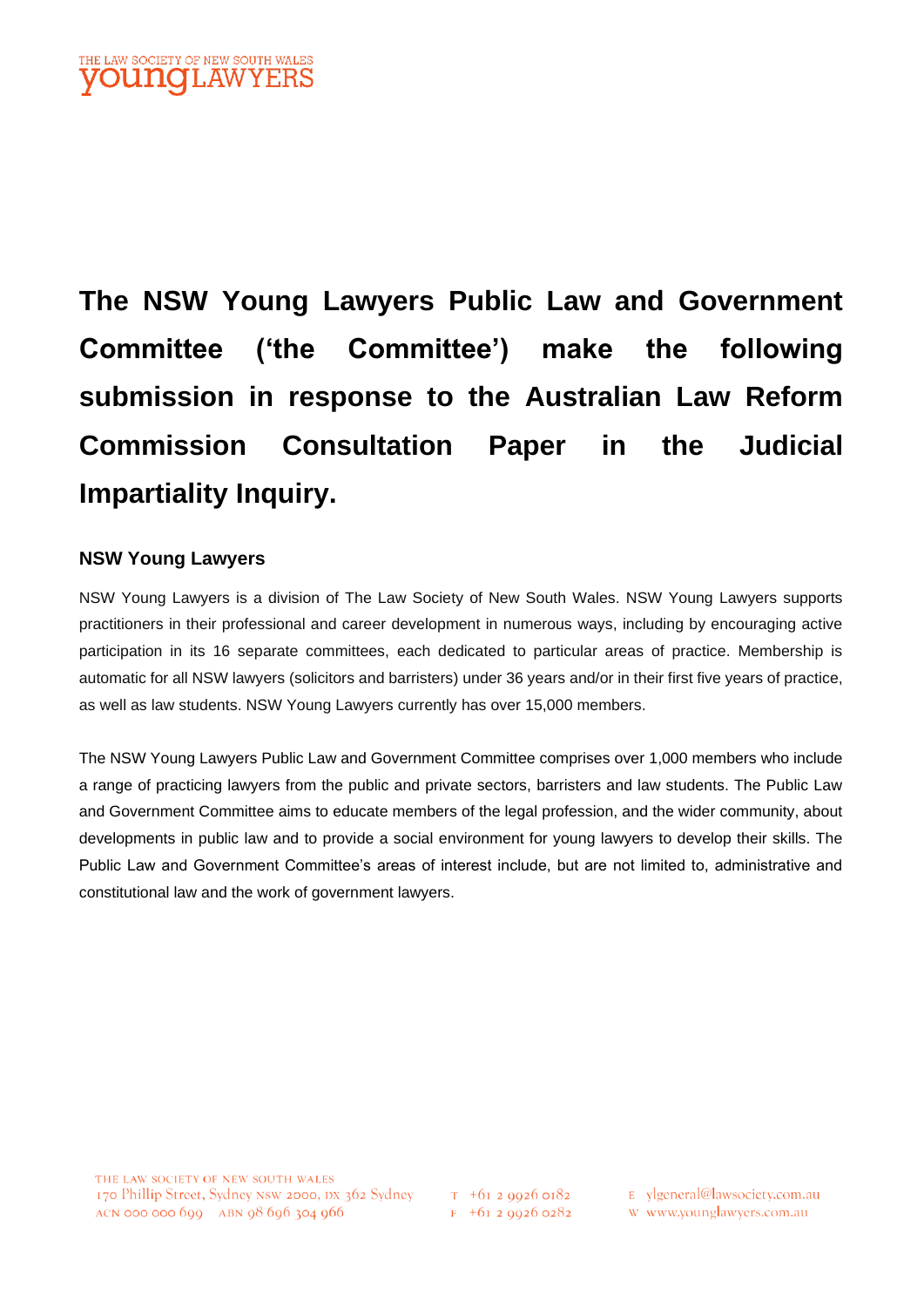# **Question 3**

- <span id="page-2-1"></span>1. The Committee considers that the publication of a guide setting out the procedures and requirements for disqualification in Plain English (**Disqualification Guide**) to be accessed by members of the public would benefit vulnerable litigants especially self-represented litigants (**SRLs**) who seek to assert their legal rights in Commonwealth courts when unable to reach a private resolution.<sup>1</sup> The Disqualification Guide must be accessible and easy to understand for SRLs who do not qualify for legal aid or cannot afford a private solicitor and seek to resolve their dispute through a formal mechanism.<sup>2</sup> The Disqualification Guide would enable courts to assist SRLs with contested 'mixed cases', <sup>3</sup> which would facilitate more efficient case processing and improve accessibility to justice for SRLs. 4
- 2. The Committee considers that the legal test, largely outlined in case law, governing disqualification by determining reasonable apprehension provides limited practical guidance for judicial assistance with SRLs. Clear standards must be developed to determine when judicial assistance is permissible or impermissible when assisting SRLs.<sup>5</sup> This is even more important as claims of inadequate or excessive judicial assistance of SRLs may give rise to circumstances of apprehended bias.<sup>6</sup>
- <span id="page-2-0"></span>3. The Committee notes that the phenomenon of SRLs exercising their fundamental right to appear in court in person is no longer unusual before the courts.<sup>7</sup> The normalisation of this trend is placing burdens on the legal system with increased costs, disruptions, and delays.<sup>8</sup> For example, SRLs who do not supply the necessary evidence and legal argument at the appropriate juncture can result in both litigants and the judge experiencing dissatisfaction with the litigation process, which in turn can create a more time-consuming process overall. <sup>9</sup> This poses difficulties for the courts and respondents to claims brought by SRLs, with 'difficult' or 'querulous' complainants giving rise to unwarranted apprehended bias claims.<sup>10</sup>

<sup>3</sup> Jona Goldschmidt, 'Judicial Assistance to Self-Represented Litigants: Lessons from the Canadian Experience' (2008) 17(3) *Michigan State Journal of International Law* 601, 607. Goldschmidt defines 'mixed cases' as cases involving one party who is represented by professional counsel and one party who is self-represented.

<sup>9</sup> Richard W White, 'Advocacy and Ethics: The Self-Represented Litigant' (18 October 2014) 21

[<https://www.supremecourt.justice.nsw.gov.au/Documents/Publications/Speeches/Pre-](https://www.supremecourt.justice.nsw.gov.au/Documents/Publications/Speeches/Pre-2015%20Speeches/White/white_20141018.pdf)[2015%20Speeches/White/white\\_20141018.pdf >](https://www.supremecourt.justice.nsw.gov.au/Documents/Publications/Speeches/Pre-2015%20Speeches/White/white_20141018.pdf).

<sup>1</sup> Productivity Commission, *Access to Justice Arrangements: Overview* (Inquiry Report No. 72, 2014) 5–6.

 $2$  Ibid 6.

<sup>4</sup> Ibid 602.

<sup>5</sup> Ibid.

<sup>6</sup> Ibid 616.

<sup>7</sup> *Cachia v Hanes* (1994) 179 CLR 403, 415.

<sup>8</sup> Chief Justice Gleeson, Speech to the Australian Legal Convention in Canberra on 10 October 1999 <https://www.hcourt.gov.au/assets/publications/speeches/former-justices/gleesoncj/cj\_sta10oct.htm>. See also, Judicial Commission of New South Wales, *Equality before the Law Bench Book* (September 2019)

<sup>&</sup>lt;https://www.judcom.nsw.gov.au/publications/benchbks/equality/section10.html#ftn.d5e15940> section 10.

 $\frac{10}{10}$  Ibid 20–21.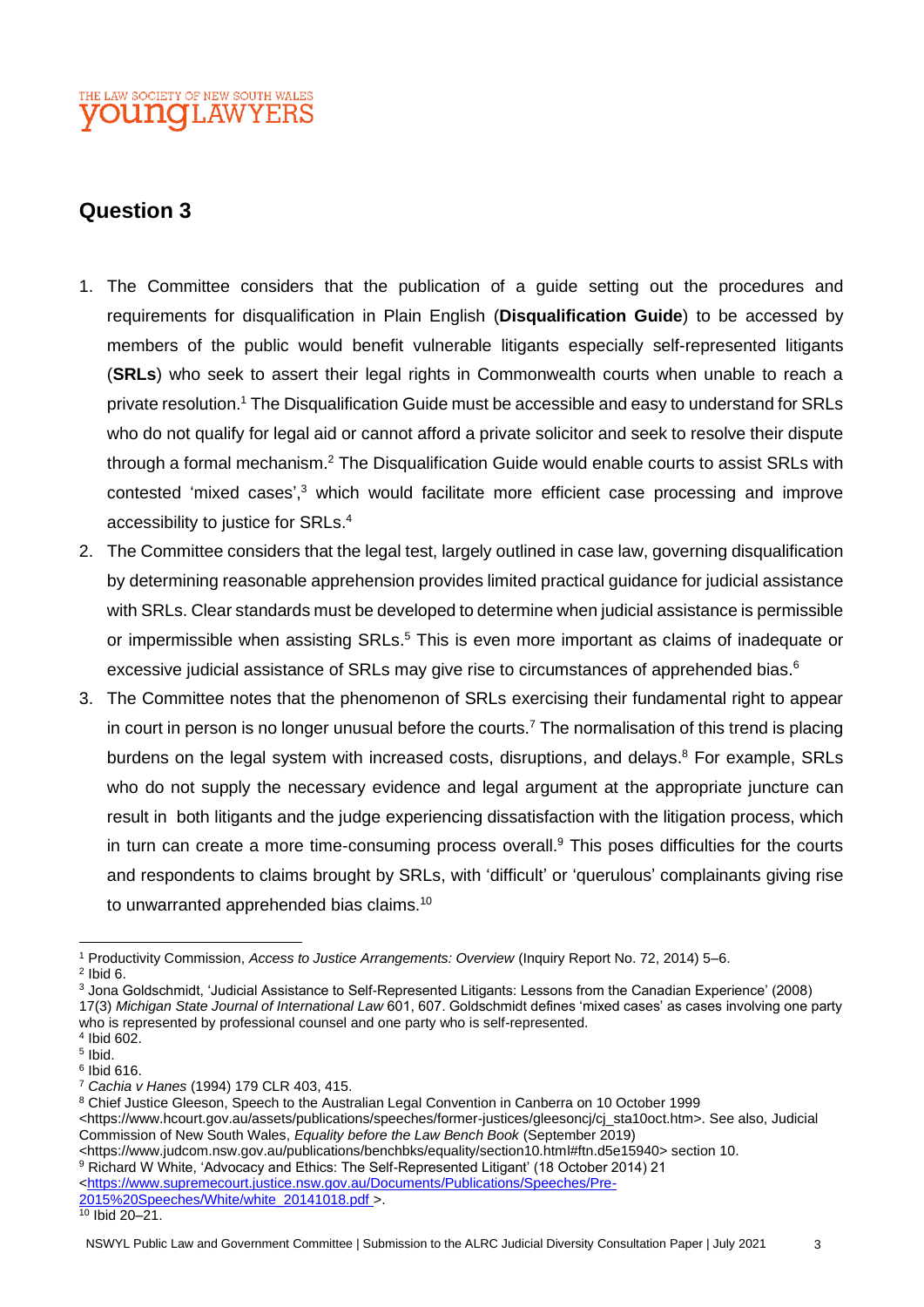- <span id="page-3-0"></span>4. As an example, when judges ask questions or express tentative views in exchanges with counsel that reflect a certain tendency of mind they are not on that account alone to be taken to indicate prejudgment.<sup>11</sup> However, judicial displays of "excessive, prolonged or particularly harsh interventions" during hearings involving SRLs may give rise to a reasonable apprehension of bias.<sup>12</sup> Therefore, the test for apprehended bias needs an explicit balancing exercise to help address the increasing subjectivity and unpredictability of its application,<sup>13</sup> particularly when dealing with SRLs characterised as 'chronic grumblers'. 14
- 5. Our legal system has not yet completely adapted itself to cope with SRLs, creating arguably an alienating environment for them.<sup>15</sup> The legal system assumes a level of professionalism which often disadvantages SRLs due to their lack of experience or training in contextual features of the legal system such as court procedures, rules of court, language of the law, and conventions on how cases are presented in court.<sup>16</sup> However, these disadvantages suffered by SRLs should not confer a licence to disregard procedural requirements imposed by the rules.<sup>17</sup> An indication of generally accepted circumstances that will always or most likely give rise to apprehended bias, as well as circumstances that will never or infrequently lead to this result, would help guide litigants.<sup>18</sup>

#### **Recommendation 1**

A national collaborative court initiative that consolidates procedures, informed by appropriate rules and law should be published in an easily accessible and plain English manner for members of the public, especially vulnerable litigants to understand.

<sup>18</sup> ALRC BP JI1 (n [12\)](#page-3-0) 13–14.

<sup>11</sup> *Dennis v Commonwealth Bank of Australia* (2019) 272 FCR 343, 351 [31], quoting *Johnson v Johnson* (2000) 201 CLR 488, 492–493 [11]–[13].

<sup>12</sup> Australian Law Reform Commission, *The Law on Judicial Bias: A primer* (Background Paper JI1, 2020) 9 ('ALRC BP JI1').

<sup>13</sup> Australian Law Reform Commission, *The Fair-Minded Observer and its critics* (Background Paper JI7, 2021) 14–15 ('ALRC BP JI7').

 $14$  White (n 9) 21.

<sup>15</sup> Ibid, citing Duncan Webb, 'The right not to have a lawyer' (2007) 16 *Journal of Judicial Administration* 172.

<sup>16</sup> Ibid.

<sup>&</sup>lt;sup>17</sup> Ibid quoting *SZNFR v Minister for Immigration and Citizenship* [2009] FCA 8511 (Flick J).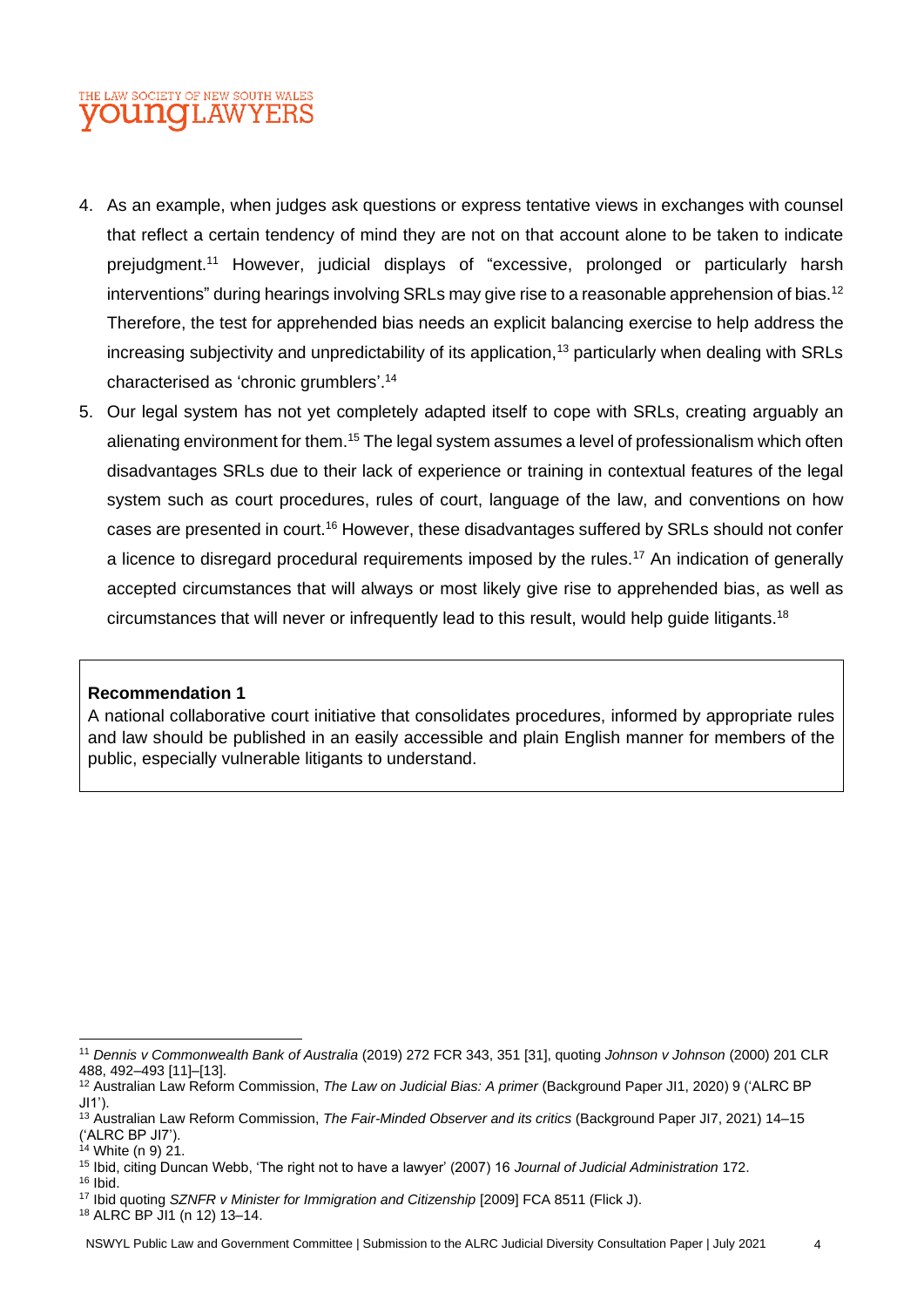# **Question 4**

- <span id="page-4-0"></span>6. The Committee considers that judicial impartiality requires the management and avoidance of bias which prevents fair trials for SRLs. Bias is the antithesis of the proper exercise of judicial function.<sup>19</sup> Yet absolute impartiality is most likely unattainable,<sup>20</sup> as even though judges act in good faith in determining a dispute, they are still unconsciously affected by bias.<sup>21</sup> Impartiality refers to a state of mind or attitude,<sup>22</sup> where 'bias blind spots' are mitigated by awareness.<sup>23</sup> Bias blind spots are where errors in judgment are made due to egocentric bias. $^{24}$  One method judges may use to identify these unconscious 'bias blind spots' is through statistical quantified self-analysis.<sup>25</sup>
- <span id="page-4-1"></span>7. A study by the Australian Law Reform Commission (**ALRC**) suggested that cognitive social bias could be moderated by personal, interpersonal, and institutional strategies. It is the Committee's view that the moderation of social bias could reduce instances where apprehended bias has affected SRLs.<sup>26</sup> However, the Committee notes that any strategies adopted to moderate social bias should exclude implicit social bias intrinsically linked to a judge's identity as such measures could rule out a large proportion of judges from hearing a large proportion of cases.<sup>27</sup> This would also deprive the judicial body of the intrinsic and idiosyncratic differences which exist due to a variety of social factors (e.g. personality, preference for tone of voice, demeanor, etc) and could undermine efforts in other areas such as the movement for a judiciary which is more reflective of the demographics in Australian society.
- 8. The Committee also notes that any pecuniary interest which poses a judicial conflict of interest should always be disclosed. Where a pecuniary interest exists where it has not been disclosed by the presiding judicial officer is an example of apprehended bias warranting disqualification.<sup>28</sup> Furthermore, if it is clear that overt judicial bias in favour of one of the litigant parties is present and that it is 'likely to influence the mind' of the judicial officer, the officer must be disqualified to ensure a fair trial for SRLs.<sup>29</sup>

<sup>29</sup> Ibid 12.

<sup>19</sup> *Bahai v Rashidian* [1985] 3 All ER 385, [391] (Balcombe LJ).

<sup>20</sup> Benjamin N Cardozo, 'The Nature of the Judicial Process', *Yale University Press* (1921) 12.

<sup>21</sup> Richard E Flamm, 'Disqualification of Judges for Bias' (16 Jan 2018) 7

<sup>&</sup>lt;https://www.supremecourt.justice.nsw.gov.au/Documents/Publications/Speeches/2018%20Speeches/Sackar\_20180116.p df>.

<sup>22</sup> Michael Kirby, 'Judicial Recusal: Differentiating Judicial Impartiality and Judicial Independence' (2015) 4 *British Journal of American Legal Studies* 1, 16.

<sup>23</sup> Australian Law Reform Commission, *Cognitive and Social Biases in Judicial Decision-Making* (Background Paper JI6, 2021) 18–19.

<sup>24</sup> Ibid.

<sup>25</sup> Ibid.

<sup>26</sup> Ibid 19.

<sup>27</sup> Ibid 16. <sup>28</sup> Flamm ([n 21\)](#page-4-0) 9–11.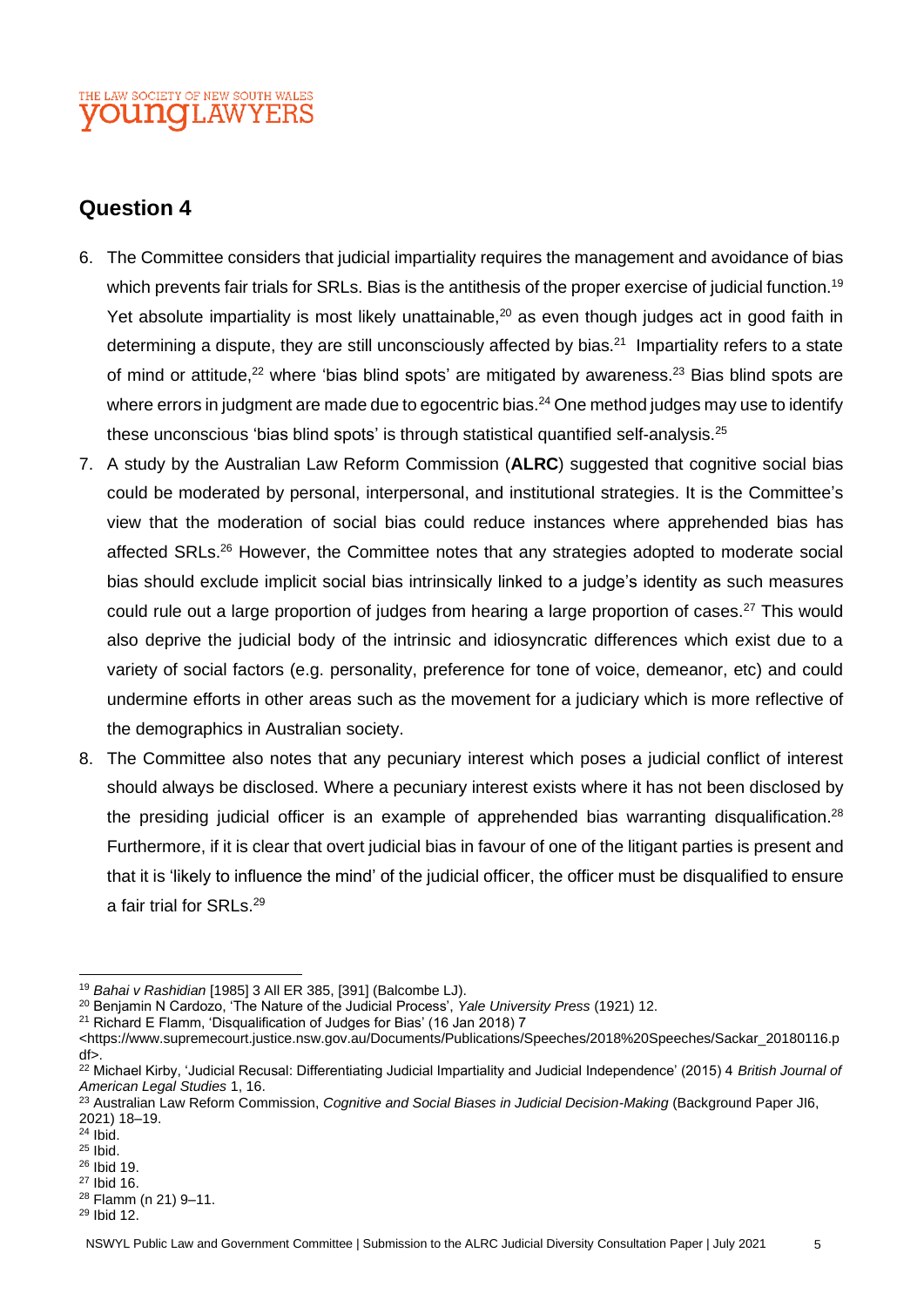### **Recommendation 2**

A judicial officer-led project identifying sets of common circumstances of proven apprehended bias would guide SRLs assessing the viability of their apprehended bias claims as well as provide guidelines for judicial officers.

# **Question 5**

- <span id="page-5-0"></span>9. The Committee agrees that the proposed collaborative efforts of Commonwealth courts to provide a range of additional legal resources on their respective websites would improve community knowledge and minimise adverse effects on SRLs.<sup>30</sup> Indicative empirical data recorded 563 SRLs commencing proceedings nationally.<sup>31</sup> The growing number of SRLs impact on legal service providers and the administration of justice,<sup>32</sup> especially because these SRLs are generally more likely to lose their case.<sup>33</sup>
- 10. The Committee also notes that reductions in government funding for legal aid has led to an increase in SRLs.<sup>34</sup> Therefore, alternative initiatives are required to assist these vulnerable litigants. The Committee views the following guiding principles as important in fashioning any alternative initiatives:
	- a. The Court has a duty to give SRLs a fair hearing. In certain circumstances, it may be appropriate for a judicial officer to give some assistance in fulfilment of that duty.<sup>35</sup> Judicial assistance with SRLs should be limited, be astute, and not extend its auxiliary role so as to confer a positive advantage over a represented opponent.<sup>36</sup>
	- b. The court has an obligation to do justice. The obligation incorporates a duty to enable fair access to justice via provision of accessible resources, which would act as a source of guidance for SRLs to navigate court processes with less disadvantage.<sup>37</sup>.

<span id="page-5-1"></span><sup>30</sup> Senate Legal and Constitutional References Committee, 'Inquiry into Legal Aid and Access to Justice' (8 June 2004) [<https://www.aph.gov.au/parliamentary\\_business/committees/senate/legal\\_and\\_constitutional\\_affairs/completed\\_inquiries/](https://www.aph.gov.au/parliamentary_business/committees/senate/legal_and_constitutional_affairs/completed_inquiries/2002-04/legalaidjustice/report/ch10) [2002-04/legalaidjustice/report/ch10 >](https://www.aph.gov.au/parliamentary_business/committees/senate/legal_and_constitutional_affairs/completed_inquiries/2002-04/legalaidjustice/report/ch10) chapter 10.

<sup>31</sup> Federal Court of Australia, *Federal Court of Australia Annual Report 2015–2016* (2016) 37.

<sup>&</sup>lt;sup>32</sup> Senate Legal and Constitutional References Committee (n [30\)](#page-5-0).

<sup>33</sup> Raquel Dos Santos, 'Self-represented litigants in the Australian civil justice system 10 years of the Self Representation Service in Australia', *Pro Bono Centre Organisation* (23 March 2017) <https://www.probonocentre.org.au/wpcontent/uploads/2017/06/Raquel-Dos-Santos-QPILCH-Self-Represented-Litigants.pdf> 1, 5. See also, Elizabeth Richardson, Tania Sourdin and Neirda Wallace, 'Self-Represented Litigants: gathering useful information' (Final Report, June 2012, Australian Centre for Justice Innovation, Monash University) 11.

 $34$  Ibid.

<sup>35</sup> Judicial Commission of New South Wales, n [8.](#page-2-0)

<sup>36</sup> White (n 10). See especially, *Reisner v Bratt* [2004] NSWCA 22, [4]–[6]; *Malouf v Malouf* (2006) 65 NSWLR 449, [94]. See also Australasian Institute of Judicial Administration, *Guide to Judicial Conduct* (3rd ed, 2017) 5 ('Australian Guide to Judicial Conduct').

<sup>37</sup> The Committee notes different courts and jurisdictions produce a variety of resources of SRLs to varying degrees of detail. See, eg, Judicial Commission of New South Wales, n [8,](#page-2-0) [10.3]; Supreme Court of NSW, *Representing Yourself In Civil Proceedings In The Supreme Court Of New South Wales* (March 2015)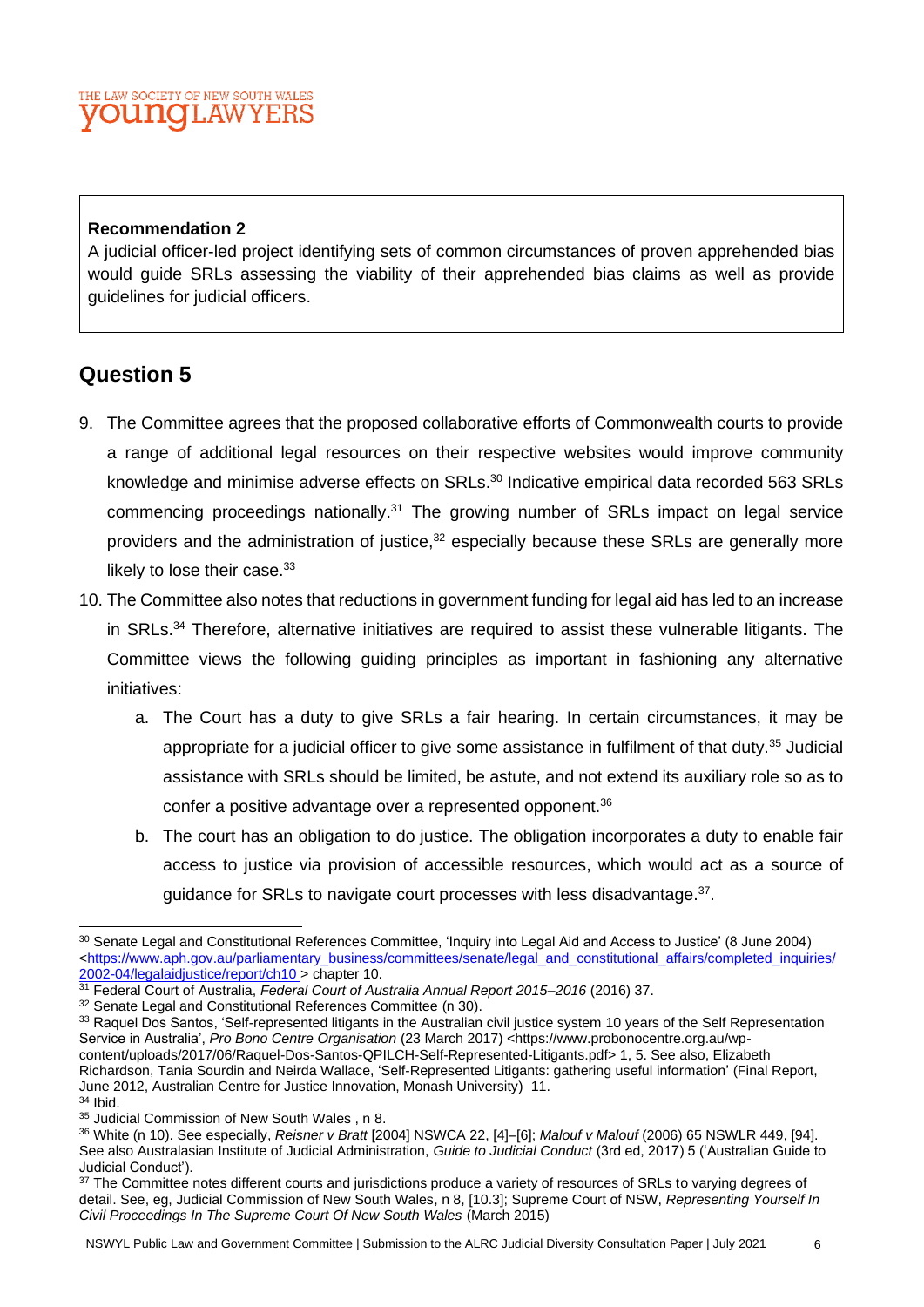- c. Judges should undertake professional development programs to improve their skills and respond to changes in society.<sup>38</sup>
- 11. While the Committee considers that there is much work required to be done by the Courts to assist SRLs, courts must also ensure judicial independence is not influenced or is perceived as compromising its ability to judge cases fairly and impartially.<sup>39</sup> The impartial judgment of cases also means that judicial officers must not judge partially in favour of SRLs. Otherwise, the reputation, independence, and public perception of the courts and the justice system could be negatively impacted.<sup>40</sup> The Committee considers the following measures could be adopted to provide safeguards against judicial partiality:
	- a. Wider accountability mechanisms for judicial officers including appropriate external complaint mechanisms where SRLs may have their concerns heard.<sup>41</sup>
	- b. Guidelines in the form of the Disqualification Guide suggested above for a judicial audience which is reviewed regularly for changes in civil procedures, especially those affecting SRLs, not too dissimilar from the NSW Judicial Commission's Benchbook and the provision of professional training concerning this issue to court and judicial officers.<sup>42</sup>

### **Recommendation 3**

A national collaborative court initiative, publishing the processes and structures for Judicial Guidelines (e.g. Guide to Disqualification, Judicial Conduct, professional protocols for inappropriate judicial conduct and mechanisms for complaints, such as how to access and appeal judicial impartiality) would enhance judicial independence and impartiality promoting public confidence in judicial accountability.

<sup>&</sup>lt;https://www.supremecourt.justice.nsw.gov.au/Pages/sco2\_facilitiessupport/Representing-yourself-in-civilproceedings.aspx>.

 $38$  Ibid 28.

<sup>39</sup> Kirby ([n 22\)](#page-4-1) 10.

<sup>40</sup> Australian Guide to Judicial Conduct (n [36\)](#page-5-1) 7.

<sup>41</sup> Australian Law Reform Commission, *Ethics, Professional Development, and Accountability* (Background Paper JI5) 5.

<sup>42</sup> Productivity Commission ([n 1\)](#page-2-1) 509.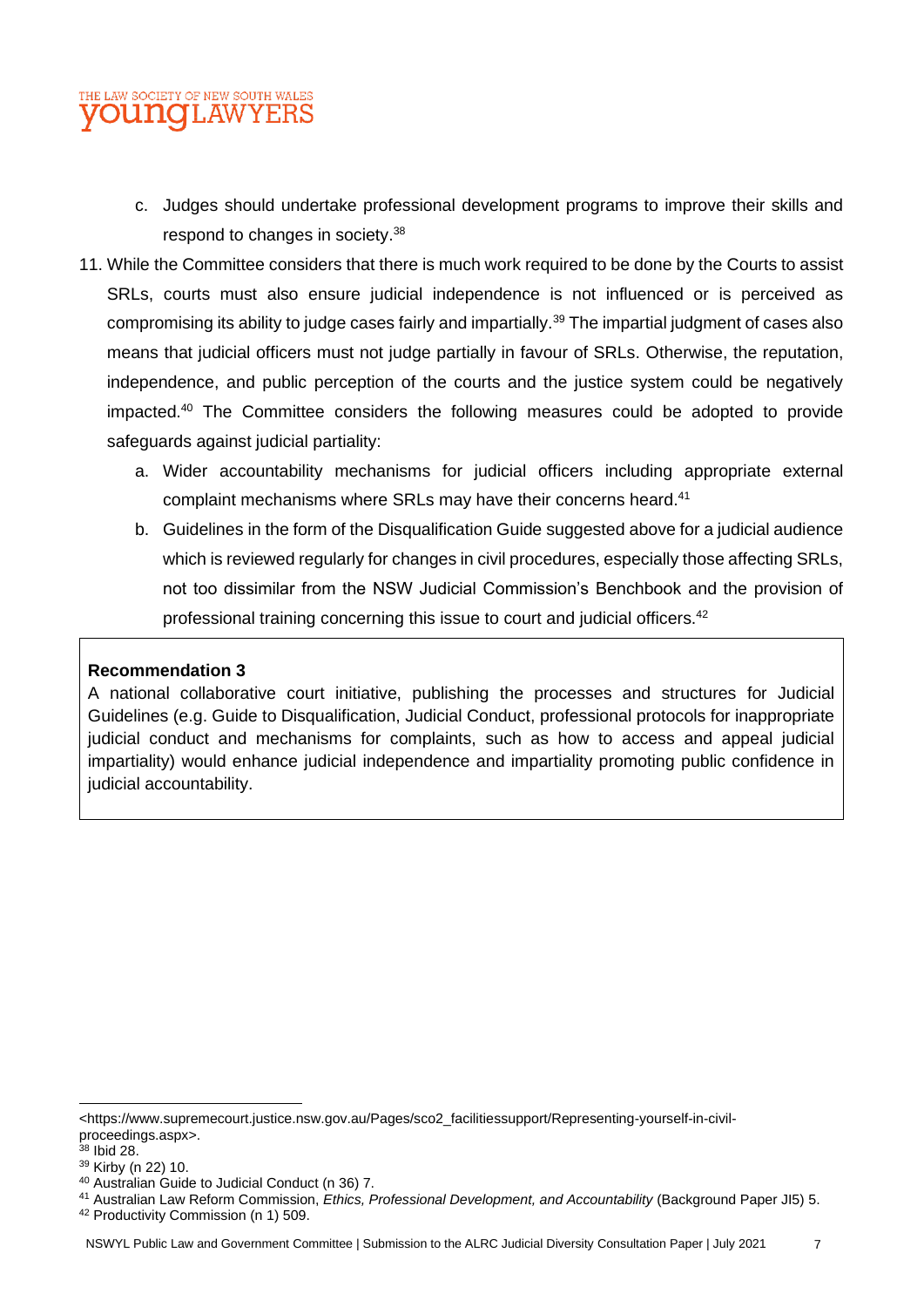# **Question 16**

### *Increasing diversity in the legal profession*

- 12. The Committee notes that there is a need for increasing diversity in the legal profession generally. We note the following concerning findings from a survey undertaken by Australia's 11 largest law  $f$ irms $.43$ 
	- representation of First Nations people in the law firms was significantly underrepresented;
	- while about 25% of lawyers belonged to Asian backgrounds, only 8% of them were partners in these law practices;
	- data on representation of LGBTQI+ was lacking.
- 13. The Law Council of Australia rightly points out that in order to achieve 'the overarching objective of providing a productive, inclusive and sustainable legal profession', employers must provide a workplace 'free from harassment and discrimination based on attributes including gender, sexual orientation and family responsibilities'. 44
- 14. It has also been noted that diversity in workplaces would benefit employers through the utilisation of the ability of people with culturally diverse experiences who are creative, better problem solvers and are likely to create business opportunities.<sup>45</sup>

### *Supporting lawyers from unrepresented communities*

- 15. The Government as well as the private sector can each play their part in fostering support for lawyers who are identified as those belonging to the underrepresented community.
- 16. Such support would eventually mean that the underlying principle of equality before law would be achieved in practice. Furthermore, it also facilitates access to justice to a wider group of underrepresented and diverse communities of people residing in Australia. Such an achievement will ultimately be instrumental to promote broader diversity across the entire legal profession, society, and culture.

### **Recommendation 4**

1. The adoption of an Inclusiveness Statement by law practices setting out their diversity goals and the measures they will adopt to reach those goals could facilitate the measures taken by the profession to better reflect the diversity of Australian society.

- [<https://www.lawcouncil.asn.au/media/media-releases/building-a-more-diverse-and-inclusive-legal-profession>](https://www.lawcouncil.asn.au/media/media-releases/building-a-more-diverse-and-inclusive-legal-profession) 45 The Law Society of NSW, *Diversity and Inclusion in the Legal Profession: The Business Case* (2018) 5.
- NSWYL Public Law and Government Committee | Submission to the ALRC Judicial Diversity Consultation Paper | July 2021 8

<sup>43</sup> Sam McKeith, 'Building diversity in the legal profession' on *LSJ Online* (4 May 2019) [<https://lsj.com.au/articles/building](https://lsj.com.au/articles/building-diversity-in-the-legal-profession/)[diversity-in-the-legal-profession/>](https://lsj.com.au/articles/building-diversity-in-the-legal-profession/).

<sup>44</sup> Law Council of Australia, *Building a more diverse and inclusive legal profession* (2017)